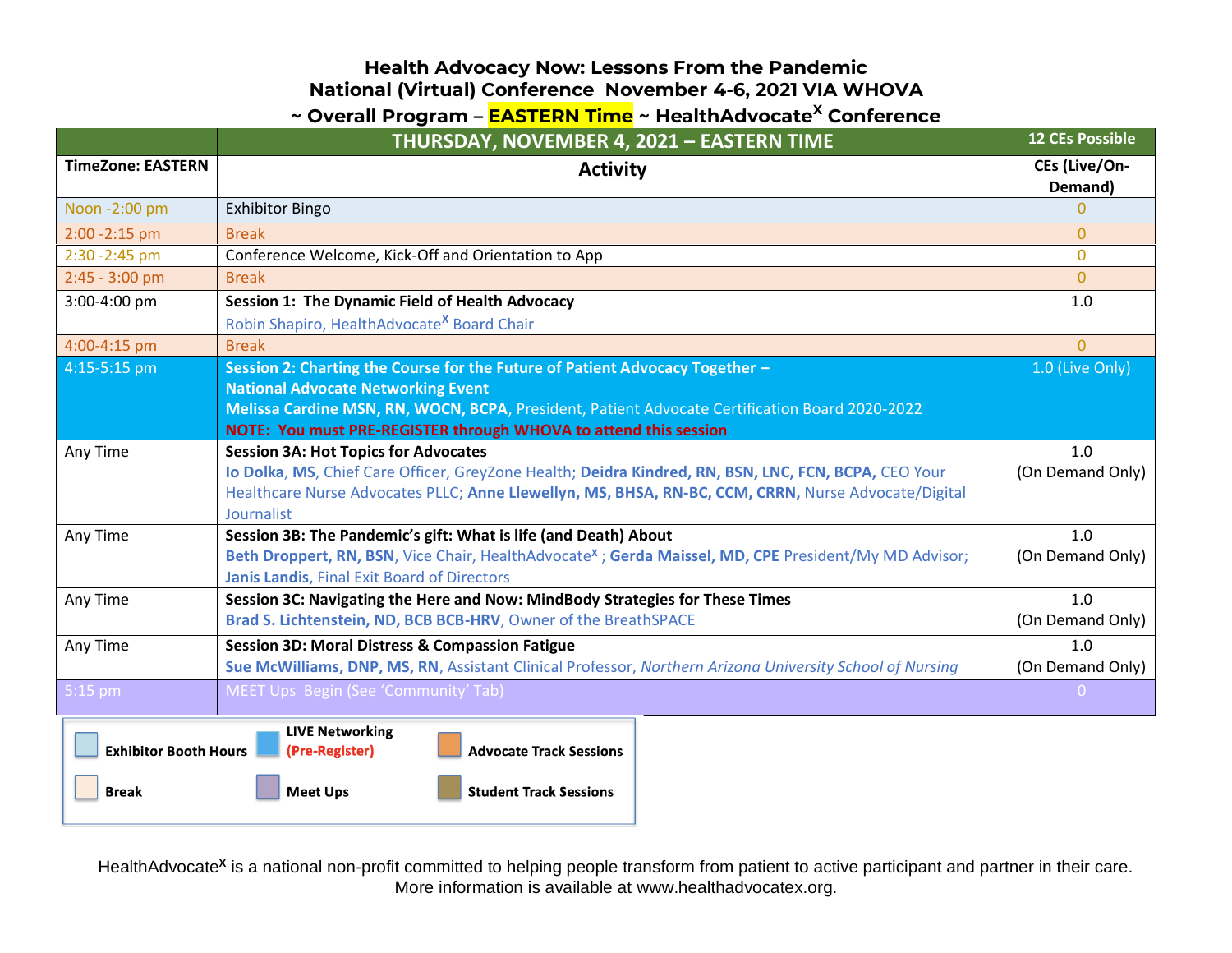#### **Health Advocacy Now: Lessons From the Pandemic National (Virtual) Conference November 4-6, 2021 VIA WHOVA**

| ~ Overall Program – <b>EASTERN Time</b> ~ HealthAdvocate <sup>X</sup> Conference |                                                                                                                                                                                                                                                                                                                                                  |                |  |
|----------------------------------------------------------------------------------|--------------------------------------------------------------------------------------------------------------------------------------------------------------------------------------------------------------------------------------------------------------------------------------------------------------------------------------------------|----------------|--|
|                                                                                  | FRIDAY, NOVEMBER 5, 2021 - EASTERN TIME                                                                                                                                                                                                                                                                                                          |                |  |
| $11:00 - 11:30$ am                                                               | Welcome, Land Acknowledgement, Presenting Sponsor Welcome & Special 'X' Award Presentation -<br>Land Acknowledgement - Syreeta Nolan, Founder JADE and HealthAdvocateX Board Member<br>Presenting Sponsor Welcome - L. Bradley Schwartz, Founder, Greater National Advocates<br>Special 'X' Award - Recognizing Dale Reisner, MD for her Service | $\Omega$       |  |
| 11:30-11:45pm                                                                    | <b>Break</b>                                                                                                                                                                                                                                                                                                                                     | $\overline{0}$ |  |
| 11:45 am-12:45 pm                                                                | <b>Session 4: Understanding Long Covid</b><br>Diana Berrent, Founder of Survivor Corps; Natalie Lambert, PhD, Associate Professor of Medicine, Department<br>of Biostatistics and Health Data Science Indiana University School of Medicine; Liza Fisher, Long Covid Patient                                                                     | 1.0            |  |
| $12:45 - 1:00$ pm                                                                | <b>Break</b>                                                                                                                                                                                                                                                                                                                                     | $\overline{0}$ |  |
| $1:00 - 2:00$ pm                                                                 | <b>Session 5: Elevating Health Equity for Every Person</b><br>Nwando Anyaoku, MD, MPH, MBA, Chief Health Equity Officer for Swedish Health Services                                                                                                                                                                                              | 1.0            |  |
| $2:00 - 3:15$ pm                                                                 | <b>Break to Visit Exhibitors/Informal Networking</b>                                                                                                                                                                                                                                                                                             | $\Omega$       |  |
| $3:15 - 4:15$ pm                                                                 | Session 6: The Changing Tides of Primary Care: Grace, Advocacy and Resiliency During Covid<br>Jane Dunham, MD, Chief of Primary Care, Virginia Mason Medical Center; Norris Kamo, MD, Dir. of Clinical<br>Quality & Informatics, Department of Primary Care, Virginia Mason Medical Center                                                       | 1.0            |  |
| $4:15 - 4:30$ pm                                                                 | <b>Break</b>                                                                                                                                                                                                                                                                                                                                     | $\Omega$       |  |
| $4:30 - 5:30$ pm                                                                 | Session 7: Reimagining Health: Framework for Active Collaboration<br>Daniel Sands, MD, MPH, Co-Founder of Society for Participatory Medicine                                                                                                                                                                                                     | 1.0            |  |
| $5:30 - 5:45$ pm                                                                 | <b>Break</b>                                                                                                                                                                                                                                                                                                                                     | $\overline{0}$ |  |
| $5:45 - 6:45$ pm                                                                 | Happy Hour - Let's Chat! (Networking With Specific Topics) Sponsored by NAHAC<br>NOTE: You must PRE-REGISTER through WHOVA to attend this session                                                                                                                                                                                                | $\Omega$       |  |
| $6:45 - 7:00$ pm                                                                 | Concluding Session/Wrap Up/What's Next and Toast                                                                                                                                                                                                                                                                                                 |                |  |
| 7:00 pm                                                                          | MEET UPS for Organizations (See 'Community Tab' in WHOVA App)                                                                                                                                                                                                                                                                                    | $\overline{0}$ |  |

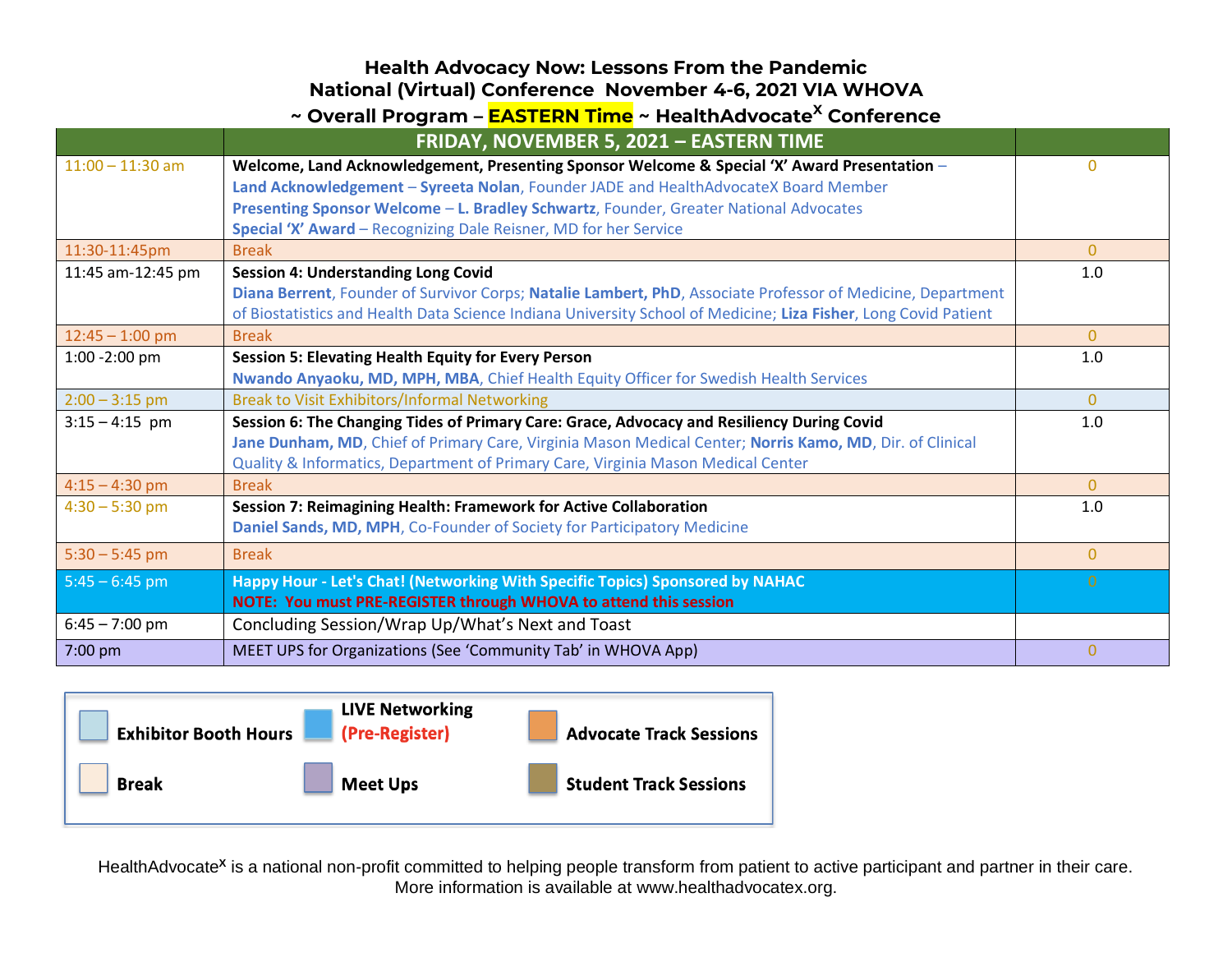#### **Health Advocacy Now: Lessons From the Pandemic National (Virtual) Conference November 4-6, 2021 VIA WHOVA ~ Overall Program – EASTERN Time ~ HealthAdvocate<sup>X</sup> Conference**

|                     | SATURDAY, NOVEMBER 6, 2021 - EASTERN TIME                                |          |
|---------------------|--------------------------------------------------------------------------|----------|
| $11:00$ am $-$ Noon | <b>PRACTICING ADVOCATE TRACK</b>                                         | 1.0      |
|                     | Session 8: Achieving Business Goals by Refining Your Strategic Niche     |          |
|                     | Vanessa Laughlin, Principal, Banister Advisors LLC                       |          |
| Noon $-12:15$ pm    | <b>Break</b>                                                             | $\Omega$ |
| $12:15 - 1:15$ pm   | PRACTICING ADVOCATE TRACK                                                | 1.0      |
|                     | Session 9: Essential Preparations For Growing and Scaling your Business  |          |
|                     | Ginger Jones, RN CCM CNLCP, CEO, MyCare Alliance                         |          |
|                     |                                                                          |          |
| $1:00 - 2:30$ pm    | <b>STUDENT TRACK: Practicing Advocates Panel Discussion for Students</b> | $\Omega$ |
|                     | Stacey Batista, MD, BCPA, Health Advisor, PinnacleCare                   |          |
|                     | Vickie Fanfan Yang, MSW, LSWAIC, Navigator, Banister Advisors            |          |
|                     | Dianne Savastano, BSN, MBA, President & Founder, Healthassist            |          |
| $2:30 - 3:15$ pm    | <b>Break</b>                                                             |          |
| $3:15 - 4:00$ pm    | <b>STUDENT TRACK: Lessons in Setting Up A Practicum/Internship</b>       | 0        |
|                     | <b>Jenny Perez, MA, BCPA</b>                                             |          |
|                     | Sarah Morton, MBA, MA, BCPA                                              |          |
| 4:00 pm             | <b>Meeting Concludes</b>                                                 |          |